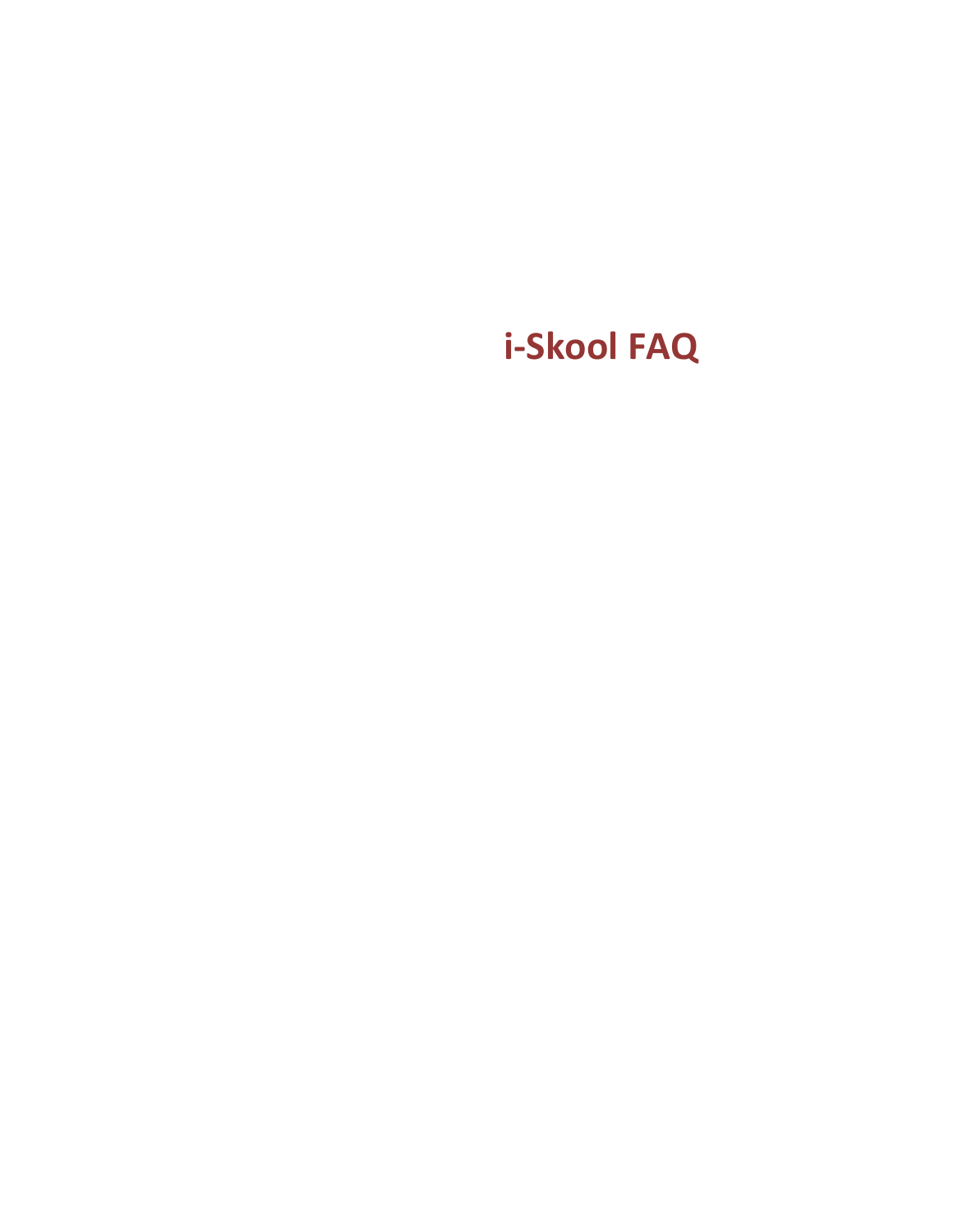#### **1. What is i-Skool?**

i-Skool is a comprehensive school management solution package that caters to the needs of the different kinds of people associated in the smooth running of the school.

#### **2. Why should I use i-Skool?**

i-Skool is an all in one package that takes care of the entire school running. The records can be kept secure and can be easily retrieved for use.

#### **3. Do I need Username and Password to login the system?**

Yes. Username and Password are required to access the application.

#### **4. What can be done in the school info module?**

In the School Info menu, the geographical information about the school, the details pertaining to the members of the management, facilities available in the school and hostel are entered. Special privileges can also be set for the different roles present in a school management.

#### **5. How do I store the details of the management staffs of the school?**

The School Info module has a sub menu namely, Management details wherein, the details about the members of the management are entered.

#### **6. How do I keep a track of the facilities available in the school?**

The School Info module has a sub menu namely, Facility details wherein, the details about the facilities available in the school are entered.

#### **7. What can be done in the User Account privileges?**

In User Account Privileges sub- menu in the school info module, the privileges that can be assigned for a role in the school are selected.

#### **8. What are the different types of details that can be entered in the staff menu?**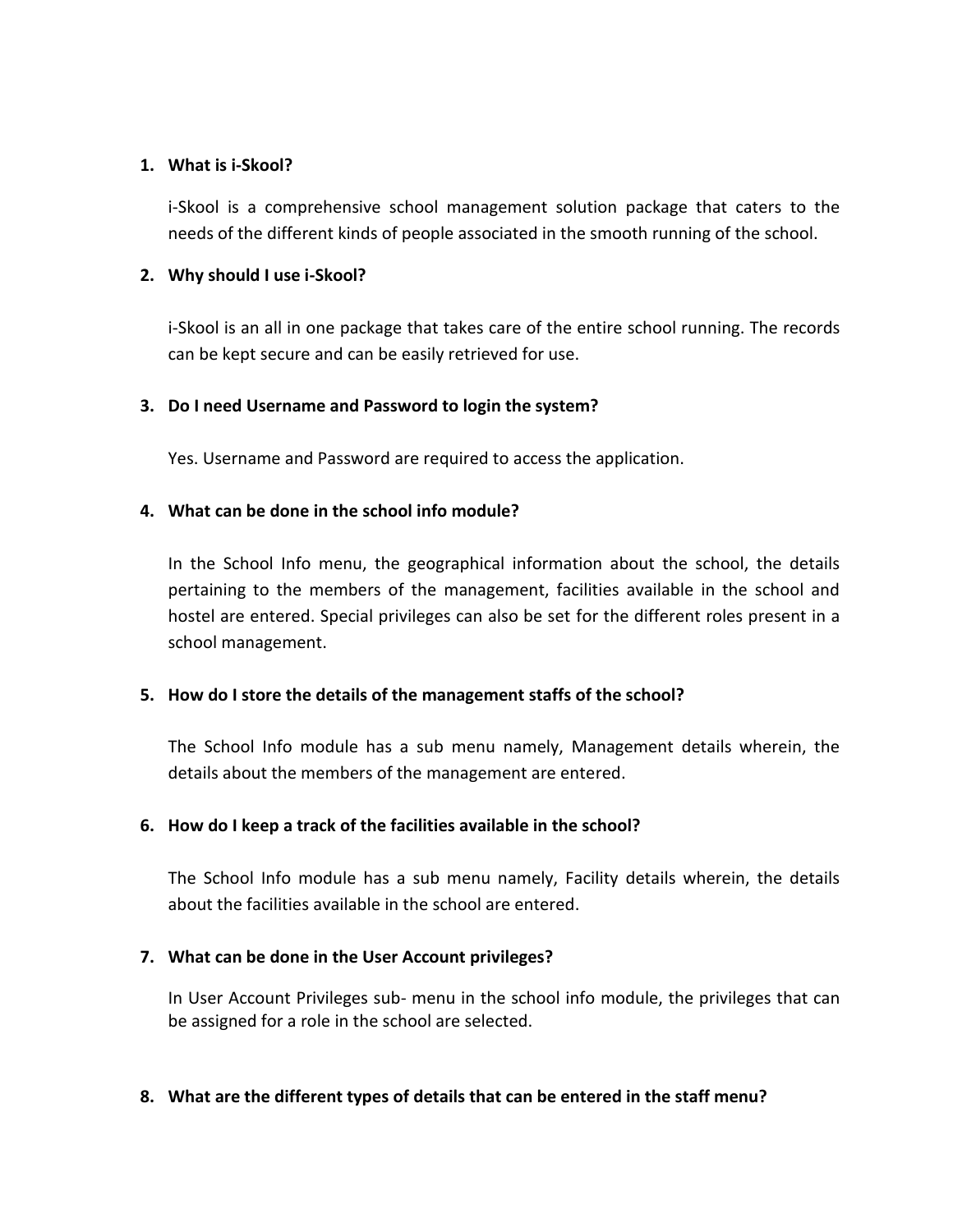In the Staff menu, the personal details about the staffs, contact details, employment details and account details are entered. Provision to enter the education and experience, health and bank details, class teacher assignment and subject assignment are also available.

## **9. How can I see the list of faculty in an institution?**

The staffs in an institution can be searched using their staff Id or a simple search would list all the staffs present in an institution with the staff ID, Staff Name, Gender, Date of Birth, Marital state and Mobile number for contact.

## **10. What do I enter in the Personal detail section of the staff module?**

In Personal sub- menu, the details pertaining to the faculty like the Staff Type, Gender, and Marital Status, contact details, Employment details and account details are entered.

## **11. What is meant by Staff Type?**

Staff Type is a means to differentiate the teaching and the non- teaching staffs.

#### **12. How can I get a username as a staff to access my dashboard?**

Once the First Name and the Last Name is entered in the Personal Details section of the staff module a username is created and is pre-populated.

## **13. What do I do to find out how experienced a staff is?**

In the education and experience section of the staff module, the experience details pertaining to the staffs are entered.

#### **14. In case of any emergency where do I refer the medical history of the staff?**

In the health and bank details section of the staff menu, the medical records of the staffs are entered including the past medical history.

# **15. When there is a new staff in the school, can the staff be allotted to a new class directly?**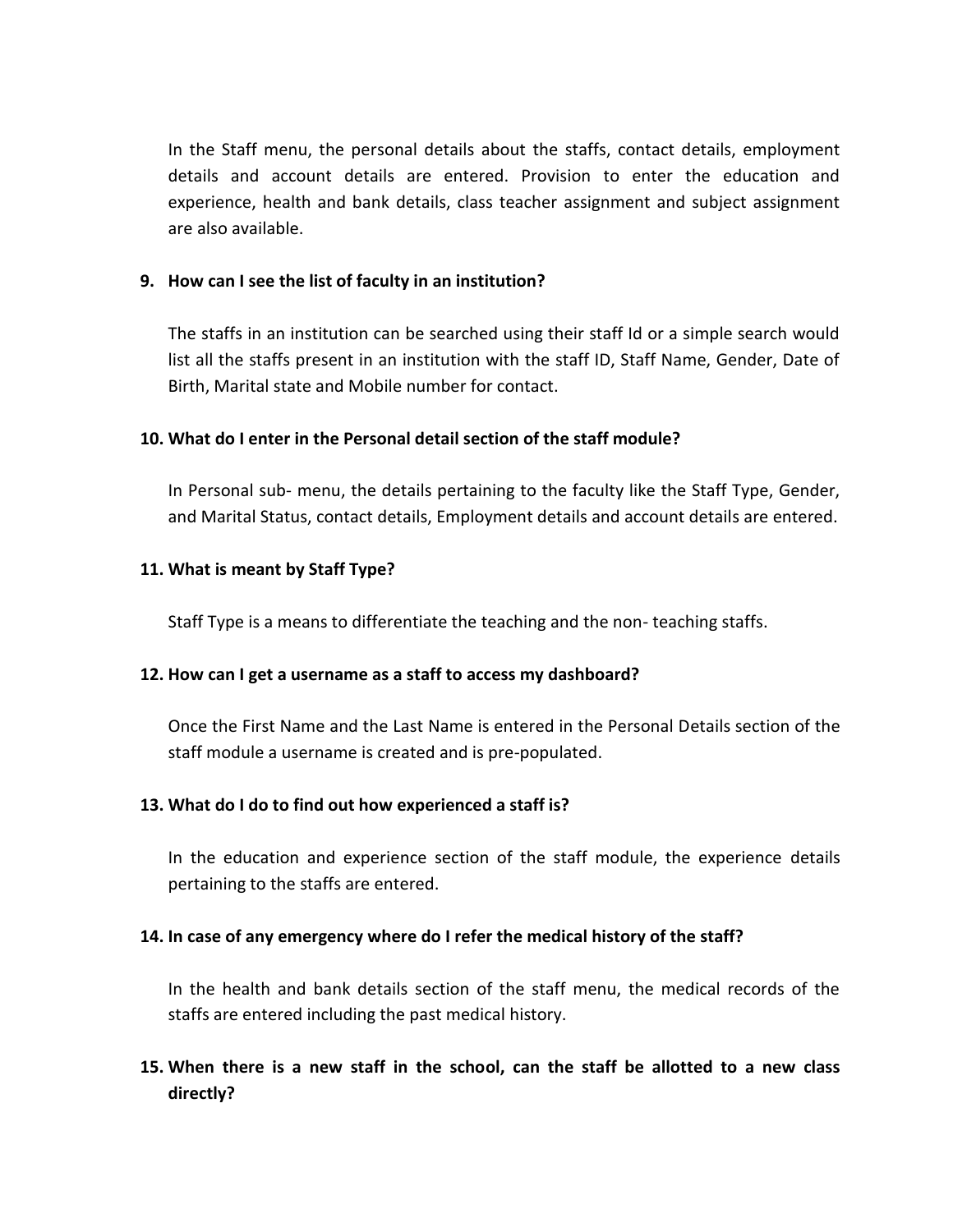Yes. When a new staff arrives to a school the details pertaining to the staffs are recorded. In the same time the staff can also be allotted with a class for a particular standard and section.

#### **16. What do I enter in the student module?**

In the Student menu, the personal details about the students and health details are entered. Personal details include standard details, nationality details, parent's details, school joining details, previous school details and account details.

#### **17. How do I add a new student?**

Add New Student link present in the Student search sub menu of the student module allows the user to add a new student details like the personal details and health details.

#### **18. Is there a way to add the achievements and extra curricular activity of a student?**

Yes. There is a way to add the achievements and extra curricular activity of a student.

#### **19. How do I add the achievements and extra curricular activity of a student?**

The Achievements and Extra Curricular Activity session of the health details section of the student module helps to add the achievements and extra curricular activities of the student. This will include Event type, event level, event result and event location

#### **20. What is done in the curriculum module?**

In the Curriculum menu, the Board details, Class details, Subject details and Section Allotment details are stored.

#### **21. How to assign the capacity of students for a particular section?**

In Class sub- menu of the curriculum module, the start section name, end section name and the section capacity are assigned.

#### **22. How are subjects assigned to the standards?**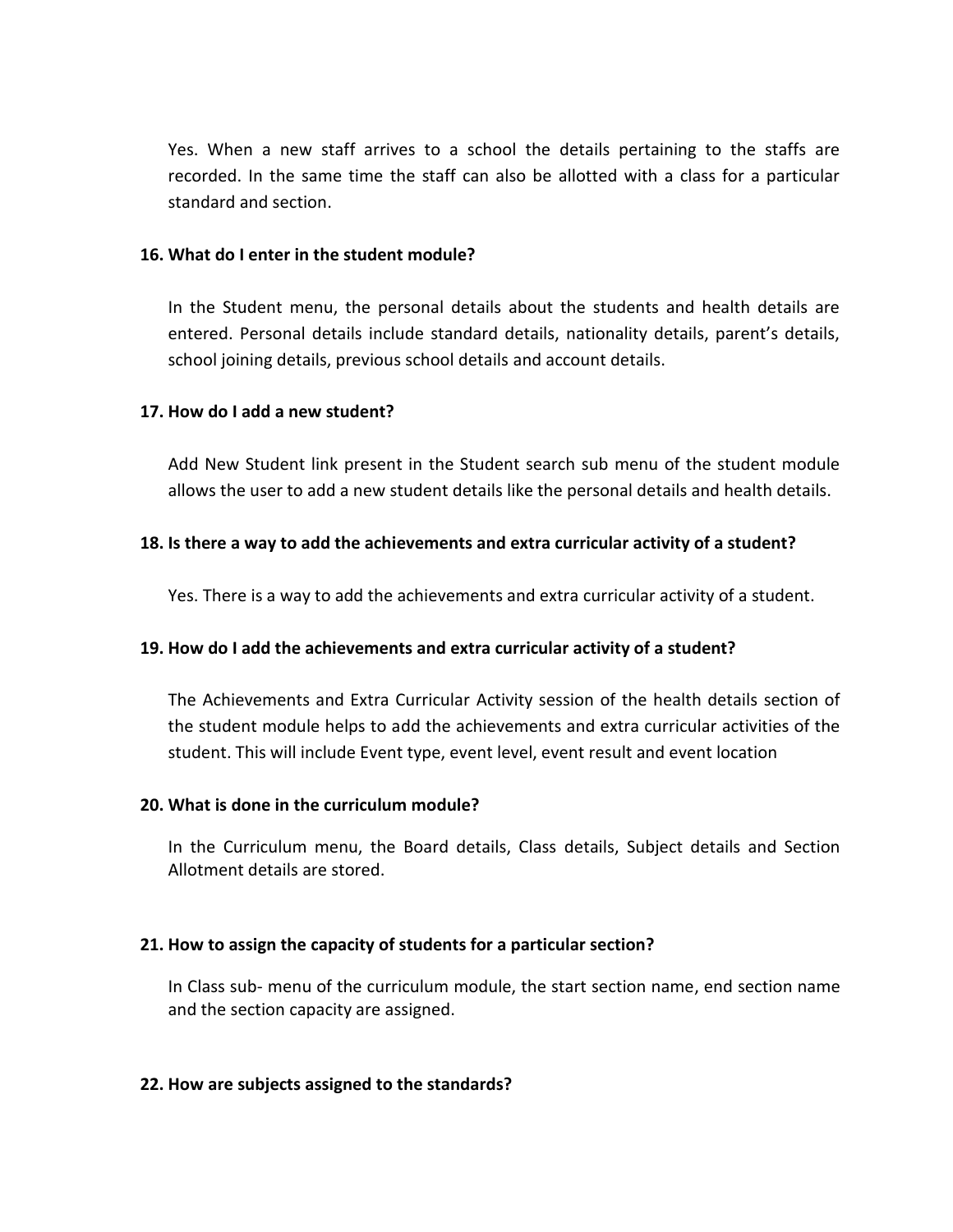The subjects are allocated to the standards using a toggling pattern, wherein if yes is clicked it changes to no and vice versa.

#### **23. What is done in the admission module?**

In the Admission menu, the configuration for the entrance exam is done. For example, what should be the maximum marks, minimum marks allowed in the entrance exam are configured. The application details about the student, a search option to search for any application details of the student and the admission status of the student are stored.

#### **24. How do I configure the requirements needs for the entrance exam?**

In Entrance Exam Configuration sub- menu, the criteria needed to pass the entrance exam can be assigned.

## **25. Where is the maximum and minimum marks reflected in the admission module?**

The maximum and minimum marks configured in the entrance exam configuration section helps to identify the eligible students who can be admitted in the school.

#### **26. Can the exam end time be less than the exam start time?**

No. The exam end time should be greater than the exam start time.

#### **27. What is rapid admission?**

Rapid admission enables the user to know the application details of a student along with the entrance exam results.

#### **28. What does Admission Status mean?**

In Admission Status sub- menu, the details to figure out whether the student is eligible to be admitted in the school are entered.

#### **29. What are Admission Types?**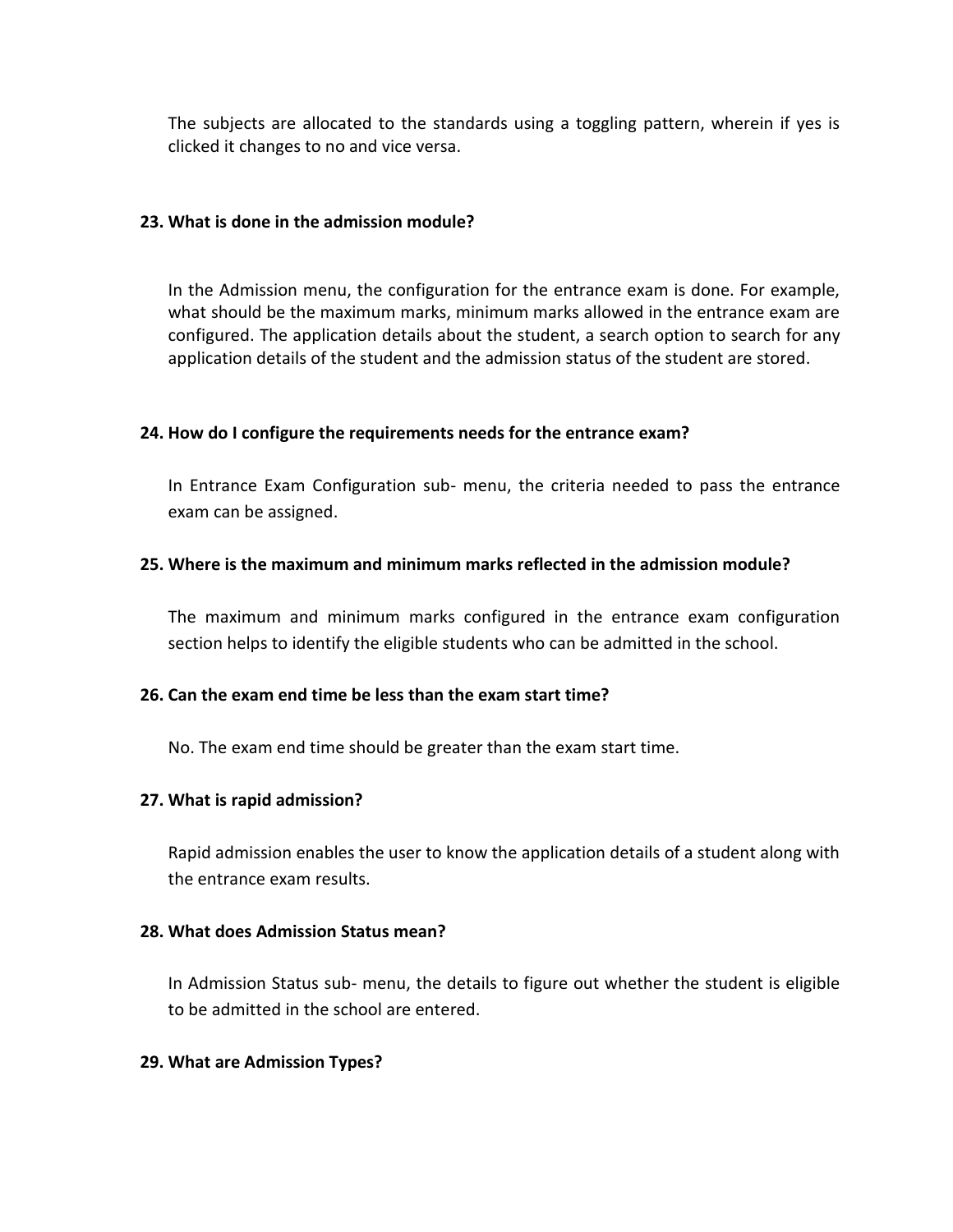Admission Types are two: One is Merit and the other is Management.

#### **30. What is the admission type is Management?**

If the admission type is management, then the exam and interview results does not hinder the selection procedure and the student is eligible to be admitted even if the entrance exam marks are less than the minimum marks configured.

## **31. How does rapid admission help?**

Rapid admission provides all the details of the student at a stretch which saves time in searching for records.

## **32. What is done in Time Table module?**

In the Time Table menu, the general setup for the time table for all the standards is configured. In addition, the yearly time table, weekly time table and class teacher allotment are also done.

## **33. How do I configure the basic set up required to create a time table?**

In the set up time table sub- menu of the time table module, the basic set up namely the time table name, school starting time, number of periods per day, duration of each period, first session, second session and the long break timings are configured.

## **34. Can Class teacher assignment be done in time table module?**

Yes. Class teacher assignment is done in time table module.

#### **35. How do I assign a class teacher in the time table module?**

The unassigned staff name and their designation are displayed when the standard and section are selected in the Class Teacher Allotment session of the time table module. A staff can then be selected and assigned to the selected standard and section.

#### **36. What is done in the attendance module?**